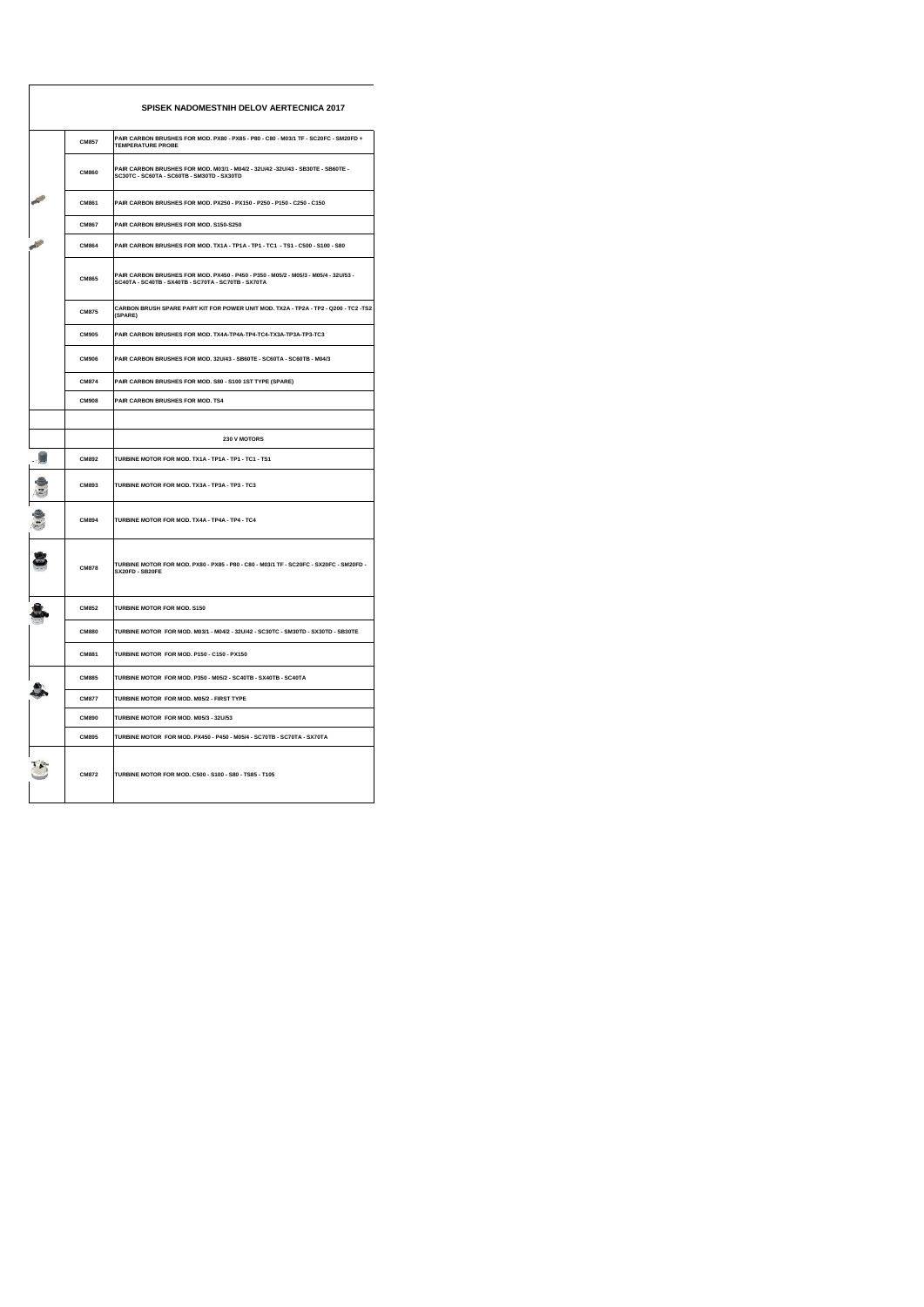| <b>CM855</b> | TURBINE MOTOR FOR MOD. \$250                                                                     |
|--------------|--------------------------------------------------------------------------------------------------|
| CM883        | TURBINE MOTOR FOR MOD. 32U/43 - SC60TB - SC60TA - M04/3 - SB60TE                                 |
| <b>CM884</b> | TURBINE MOTOR FOR MOD. PX250 - P250 - C250                                                       |
| <b>CM887</b> | TURBINE MOTOR FOR MOD. BRAVO                                                                     |
| <b>CM900</b> | BRUSHLESS TURBINE MOTOR FOR K200A - K200 - K100A - K100                                          |
| <b>CM888</b> | TURBINE MOTOR FOR POWER UNIT MOD. TX2A - TP2A - TP2 - Q200 - TC2 - TS2 (SPARE)                   |
| <b>CM907</b> | TURBINE MOTOR FOR MOD. TS4                                                                       |
|              | 120 V MOTORS                                                                                     |
| <b>CM879</b> | TURBINE MOTOR TYPE 20 FOR MOD - P80-C80 120 V                                                    |
| <b>CM882</b> | TURBINE MOTOR TYPE 30 - 120 V FOR MOD - P150-C150 120 V                                          |
| <b>CM886</b> | TURBINE MOTOR TYPE 60 - 120 V FOR MOD - P250-C250 120 V                                          |
|              |                                                                                                  |
|              | SINGLE-PHASE ELECTRONIC BOARD 230V / ANTI-DISTURBANCE FILTER 230V                                |
| <b>CM847</b> | INSTRUMENT PANEL UNIT WITH ELECTRONIC BOARD FOR PERFETTO AND PERFETTO INOX<br><b>POWER UNITS</b> |
| <b>CM848</b> | INSTRUMENT PANEL UNIT WITH ELECTRONIC BOARD FOR CLASSIC POWER UNITS                              |
| <b>CM869</b> | INSTRUMENT PANEL UNIT WITH ELECTRONIC BOARD FOR C500 POWER UNITS                                 |
| CM834        | INSTRUMENT PANEL UNIT WITH "AVI" DISPLAY FOR PERFETTO TXA-TPA-TP POWER UNITS,<br>230 V 50-60 HZ  |
| CM836        | INSTRUMENT PANEL UNIT FOR CLASSIC TC POWER UNITS                                                 |
| CM901        | ELECTRONIC POWER BOARD EVOLUTION 1.0 FOR TXA - TPA - TP - TC POWER UNITS (230V)                  |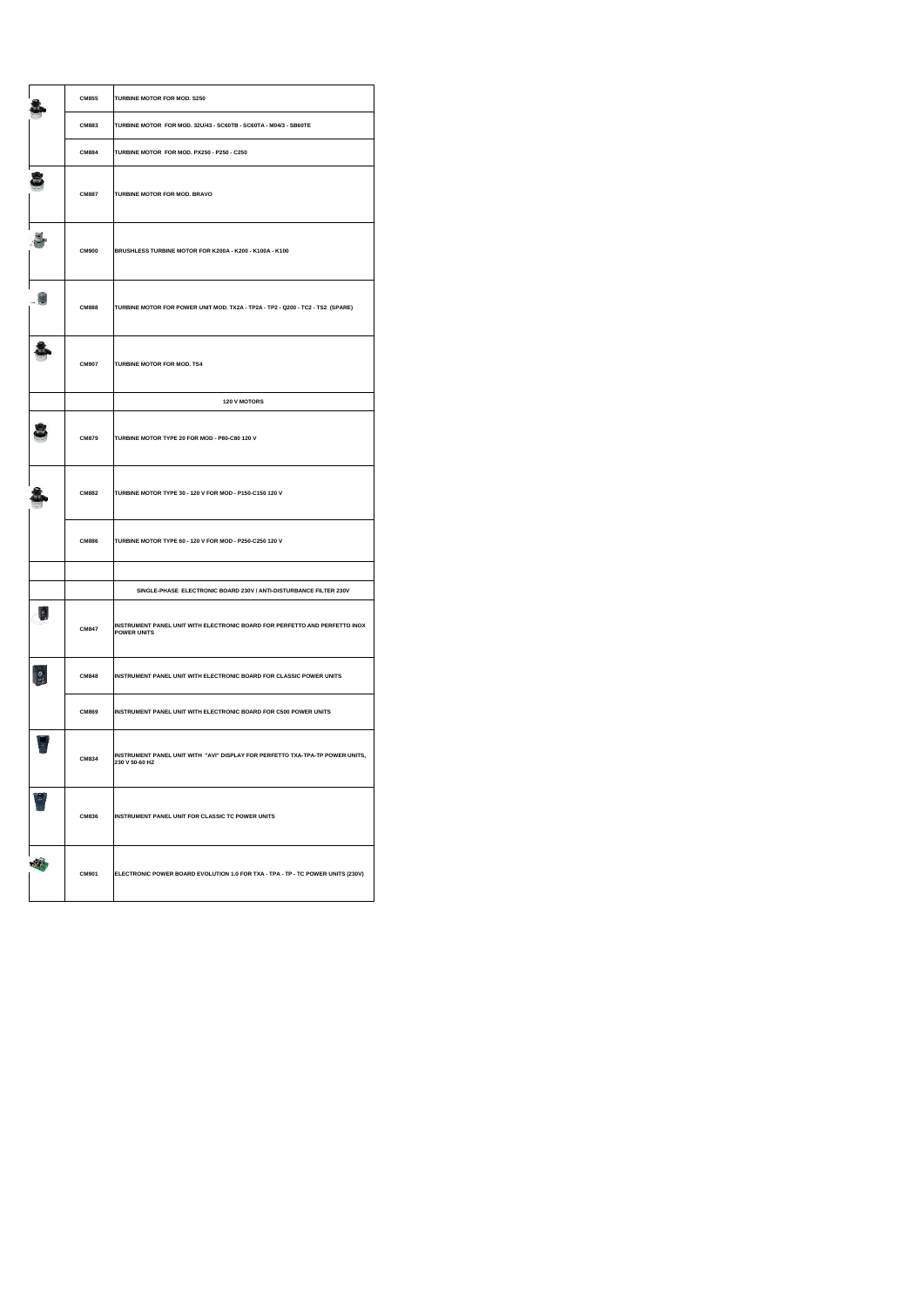|             | CM902        | CONTROL ELECTRONIC BOARD FOR DISPLAY AVI FOR TXA - TPA - TP POWER UNITS (230V)                      |
|-------------|--------------|-----------------------------------------------------------------------------------------------------|
|             | CM903        | CONTROL ELECTRONIC BOARD FOR DISPLAY AVT FOR MOD. TC POWER UNITS                                    |
| <b>R.Ky</b> | CM909        | COMPLETE ELECTRONIC BOARD FOR STUDIO MOD. TS1 - TS2 - TS4                                           |
| 4           | CM849        | ELECTRONIC POWER BOARD FOR BRAVO CM09 230V                                                          |
| 48          | <b>CM858</b> | COMPLETE ELECTRONIC BOARD FOR STUDIO MOD CM08 230 V                                                 |
|             | <b>CM844</b> | ELECTRONIC POWER BOARD CM06/1FOR SILVER 2000 (CLASSIC - MICRO - INOX - BASIC<br><b>POWER UNITS)</b> |
|             | <b>CM845</b> | POWER BOARD FOR ALL SINGLE-PHASE AERTECNICA MODELS (WHITE) - - UNICA - CM04/2                       |
|             | CM843        | SOFT START ELECTRONIC BOARD CM10 FOR QB Q200 POWER UNIT                                             |
|             | <b>CI890</b> | ELECTRONIC BOARD K100-200                                                                           |
|             | C1891        | ELECTRONIC BOARD K100A-200A                                                                         |
|             | 0500439      | ANTI-DISTURBANCE FILTER FOR BRUSHLESS MOTORS - K100-K100A - K200 - K200A                            |
|             | CM896        | WIRED MOTOR ANTI-DISTURBANCE FILTER 8A ELECO ITALIA                                                 |
|             | <b>CM897</b> | ALC 03.6A ANTI-DISTURBANCE FILTER                                                                   |
| 样           | <b>CM842</b> | <b>REMOTE INDICATOR PANEL</b>                                                                       |
| $\sqrt{2}$  | 5001492      | GROUP KEYBOARD MEMBRANE FOR CENTRAL VACUUM TP-TPA-TXA                                               |
|             | <b>CM904</b> | LED PANEL WITH PUSH-BUTTON FOR DISPLAY AVT FOR MOD. TC                                              |
|             | <b>CM840</b> | ELECTRONIC BOARD CM 4/3 EL RC8 AERTEC                                                               |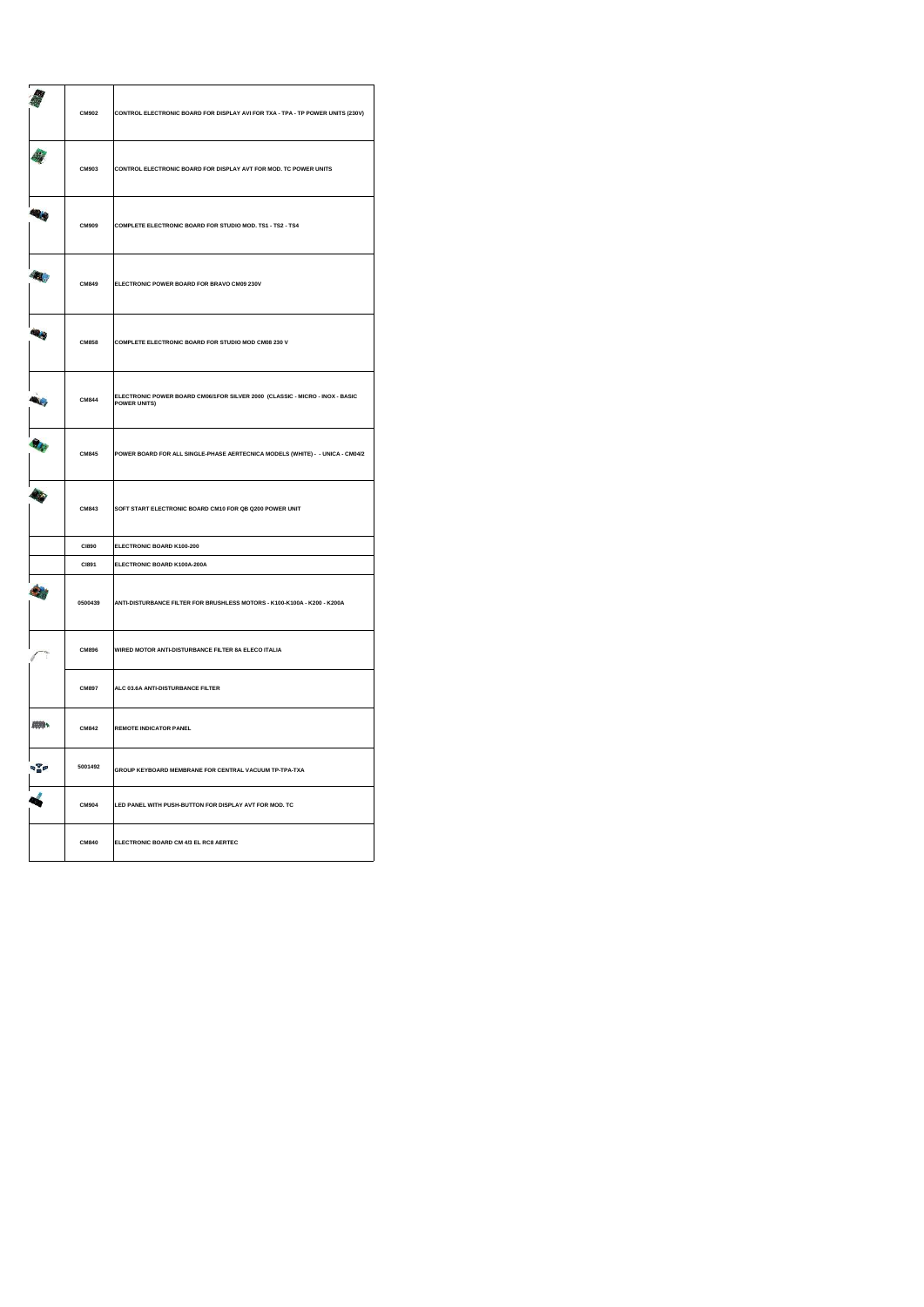|              | SINGLE-PHASE 120 V ELECTRONIC BOARDS                                                                                                                               |
|--------------|--------------------------------------------------------------------------------------------------------------------------------------------------------------------|
| CM859        | COMPLETE ELECTRONIC BOARD FOR STUDIO MOD CM08 120 V                                                                                                                |
| <b>CM870</b> | COMPLETE ELECTRONIC BOARD FOR PERFETTO MOD CM07/2 SOFT START AND MESSAGES -<br>120 V                                                                               |
| CM871        | COMPLETE ELECTRONIC BOARD FOR CLASSIC MOD CM06/2 SOFT START - 120 V                                                                                                |
|              |                                                                                                                                                                    |
| CM853        | 9A THERMAL CUT-OUT, FOR MOD. M05/4                                                                                                                                 |
| CM846        | 7A THERMAL CUT-OUT, FOR MOD. M03/1 - M03/1 TF                                                                                                                      |
| <b>CM850</b> | THERMAL CUT-OUT (8A) FOR M04/2-M05/2-M05/3                                                                                                                         |
| CM854        | 8A DELAYED FUSE FOR PERFETTO - CLASSIC - SILVER                                                                                                                    |
| CM891        | FUSE-HOLDER FOR PERFETTO - CLASSIC (C500 EXCL.) - STUDIO POWER UNITS                                                                                               |
| 3000742      | 10A DELAYED FUSE FOR C500, TXA, TPA, TP, TC                                                                                                                        |
| 3000532      | <b>TEMPERATURE PROVE 80° OMEGA</b>                                                                                                                                 |
| 2000065      | PVC 90° T CONNECTION, FFF (THREAD) D.3/4 EX                                                                                                                        |
| 2000081      | 3/4" THREADED PLUG (SUPPLIER CODE FIV 5171075)                                                                                                                     |
| 3500088      | TE SCREWS UNI 5739 8.8 GALV, 8X 60<br>EX                                                                                                                           |
| 3500056      | SERATED WASHER DIN 6798-A GALV, D.8 EX                                                                                                                             |
| 3500042      | KNOB PART NO. 200BF/11 FEMALE M8                                                                                                                                   |
| 3500065      | WIDE FLAT WASHER GALV 8X24 EX                                                                                                                                      |
| 0500515      | THERMAL CUT-OUT FOR QB MOTOR (052100448.00)                                                                                                                        |
| CM873        | MOTOR TEMPERATURE PROBE FOR MOD, S80 - S100 - C500 (SPARE)                                                                                                         |
|              |                                                                                                                                                                    |
| 2001070      | QUICK FIX BRACKET FASTENING CENTRAL VACUUM CLEANERS: TX1A, TP1A, TP1, TC1, TP2A,<br>ТР2, ТС2, ТХ3А, ТР3А, ТР3, ТС3, ТХ4А, ТР4А, ТР4, ТС4, (BODY 1/2)               |
| 2001071      | QUICK FIX BRACKET FASTENING CENTRAL VACUUM CLEANERS: TX1A, TP1A, TP1, TC1, TP2A,<br>TP2, TC2, TX3A, TP3A, TP3, TC3, TX4A, TP4A, TP4, TC4, WALL MOUNTING (BODY 2/2) |
| 2500076      | PLASTIC BRACKET FASTENING CENTRAL VACUUM CLEANERS: PERFETTO, CLASSIC,<br>STUDIO, STUDIO TS: TS1, TS2, TS4, (BODY 1/2)                                              |
| 2500077      | PLASTIC BRACKET FASTENING CENTRAL VACUUM CLEANERS: PERFETTO, CLASSIC,<br>STUDIO, STUDIO TS: TS1, TS2, TS4, WALL MOUNTING (BODY 2/2)                                |
|              | <b>DUST BAGS</b>                                                                                                                                                   |
| 2000857      | DUST CONTAINER FOR POWER UNIT MOD. S80 - S100                                                                                                                      |
| 2000863      | DUST CONTAINER FOR POWER UNIT MOD, S150 - S250                                                                                                                     |
| 2000756      | DUST CONTAINER FOR POWER UNIT MOD. P80 - C80                                                                                                                       |
| 2000783      | DUST CONTAINER FOR POWER UNIT MOD, P150 - P250 - C150 - C250 - C500                                                                                                |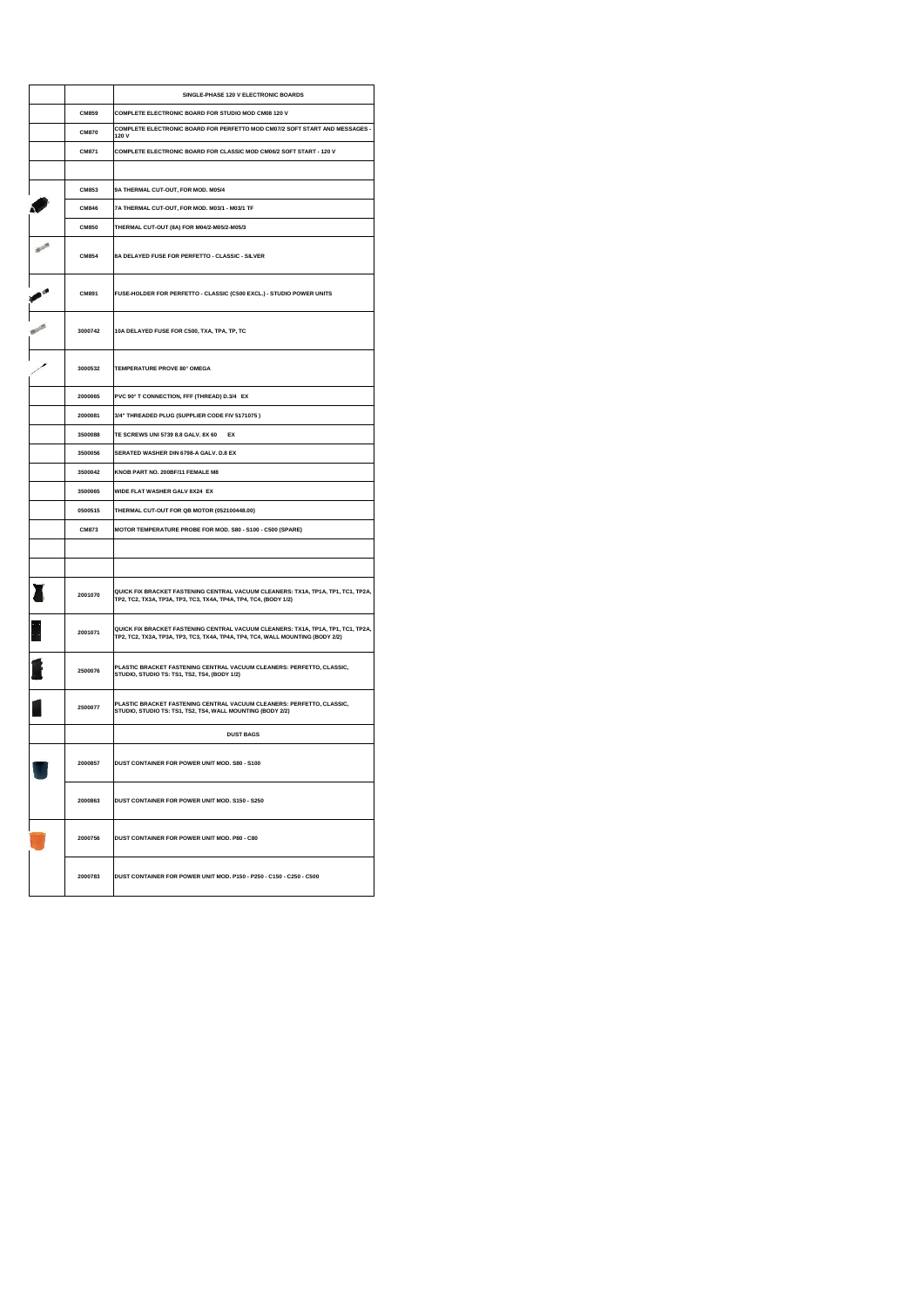| 2001053 | DUST CONTAINER FOR POWER UNIT MOD. TX1A - TP1A - TP1 - TC1 - TP2A - TP2 - TC2                                                                                    |
|---------|------------------------------------------------------------------------------------------------------------------------------------------------------------------|
| 2001054 | DUST CONTAINER FOR POWER UNIT MOD. TX4A - TP4A - TP4 - TC4 - TX3A - TP3A - TP3 - TC3                                                                             |
| 5000991 | HOOK UNIT WITH HANDLE FOR POWER UNIT DUST CONTAINER FOR MOD. TX1A - TP1A - TP1 -<br>TC1-TX2A-TP2A-TP2-TC2-TX3A-TP3A-TP3-TC3-TX4A-TP4A-TP4-TC4                    |
| 5001470 | DUST CONTAINER UNIT WITH HOOK HANDLE FOR POWER UNIT FOR MOD. TX1A, TP1A, TP1,<br>TX2A, TP2A, TP2                                                                 |
| 5001471 | DUST CONTAINER UNIT WITH HOOK HANDLE FOR POWER UNIT FOR MOD. TX3A, TX4A, TP3A,<br>TP3, TP4A, TP4                                                                 |
| 5001472 | DUST CONTAINER UNIT WITH HOOK HANDLE FOR POWER UNIT FOR MOD. TC1, TC2                                                                                            |
| 5001473 | DUST CONTAINER UNIT WITH HOOK HANDLE FOR POWER UNIT FOR MOD. TC3, TC4                                                                                            |
| 5001028 | DUST CONTAINER UNIT WITH HOOK HANDLE FOR POWER UNIT FOR MOD. TS1, TS2                                                                                            |
| 5001029 | DUST CONTAINER UNIT WITH HOOK HANDLE FOR POWER UNIT FOR MOD. TS4                                                                                                 |
|         | <b>DOMES</b>                                                                                                                                                     |
|         |                                                                                                                                                                  |
| 2000859 | DOME FOR POWER UNIT MOD. S80 - S100 - TS1 - TS2                                                                                                                  |
| 2000860 | DOME FOR POWER UNIT MOD, S150 - S250 - TS4                                                                                                                       |
| 2000758 | DOME FOR POWER UNIT MOD. P80 - C80                                                                                                                               |
| 2000759 | DOME FOR POWER UNIT MOD. P150 - P250 - C150 - C250                                                                                                               |
| 25YS001 | DOME FOR POWER UNIT MOD. P350 - P450                                                                                                                             |
| 5000989 | DOME UNIT FOR POWER UNITS MOD. TX1A - TP1A - TP1 - TC1 -TX2A - TP2A - TP2 - TC2                                                                                  |
| 5000990 | DOME UNIT FOR POWER UNITS MOD. TX4A - TP4A - TP4 - TC4 - TX3A - TP3A - TP3 - TC3                                                                                 |
|         |                                                                                                                                                                  |
|         | <b>CONE GASKET</b>                                                                                                                                               |
| 2000375 | PVC-GASKET 73 DIAMETER 280 FOR POWER UNITS MODEL M03/1 - M03/1 TF - M04/2 - SC20FC -<br>SC30TC - SM20FD - SM30TD - SX20FC - SX20FD - SX30TD                      |
| 2000376 | PVC-GASKET 73 DIAMETER 320 FOR POWER UNITS MODEL SC40TB - SC60TB - SC70TB -<br>SX40TB - SB20FE - SB30TE - SB60TE                                                 |
| 2000377 | PVC-GASKET DIAMETER 360 FOR POWER UNITS MODEL PX450 - P450 - P350 - M05/2 - M05/3 -<br>M05/4 - SC40TA - SC60TA - SC70TA - SX70TA AND DUST SEPARATORS MOD. LT40/A |
| 5000060 | CONE UNIT (GASKET + METAL CONE) FOR POWER UNITS MODEL M03/1 - M03/1 TF - M04/2                                                                                   |
| 5000075 | CONE UNIT FOR POWER UNITS MODEL M05/2 - M05/3 - M05/4 - SC40TA - SC60TA - SC70TA AND<br><b>DUST SEPARATORS MOD. LT40/A</b>                                       |
| 5000685 | CONE UNIT (GASKET + METAL CONE) FOR POWER UNITS MODEL SC40TB - SC60TB - SC70TB -<br>SX40TB - SB20FE - SB30TE - SB60TE                                            |
| 5000729 | CONE UNIT FOR POWER UNITS MODEL PX450 - P450 - P350 - M05/2 - M05/3 - M05/4 - SC40TA -<br>SC60TA - SC70TA - SX70TA AND DUST SEPARATORS MOD. LT40/A               |
| 2000785 | RUBBER CONE FOR POWER UNITS PX85 - P80 - C80 - S80- S100 - TS1 - TS2 - M03/1 - M03/1 TF -<br>M04/2 - SC30TC - SC20FC                                             |
| 2000786 | RUBBER CONE FOR POWER UNITS PX250 - PX150 - P250 - P150 - C250 - C150 - S150 - S250 -                                                                            |
|         | <b>ELECTRICAL CONNECTIONS</b>                                                                                                                                    |
| 3000388 | 12 V CABLE WITH DOUBLE PLUG FOR PERFETTO AND PERFETTO INOX POWER UNITS                                                                                           |
| 3000533 | 12 V CABLE WITH PLUG FOR CLASSIC, STUDIO AND STUDIO TS POWER UNITS                                                                                               |
| 3000527 | 220 V POWER CABLE WITH SCHUKO PLUG + DIN OUTLET                                                                                                                  |
| 5000992 | WIRING HARNESS WITH CLOSING COVER FOR IP55 ELECTRIC CONNECTION, POWER UNITS<br>MOD. TXA, TPA, TP, TC                                                             |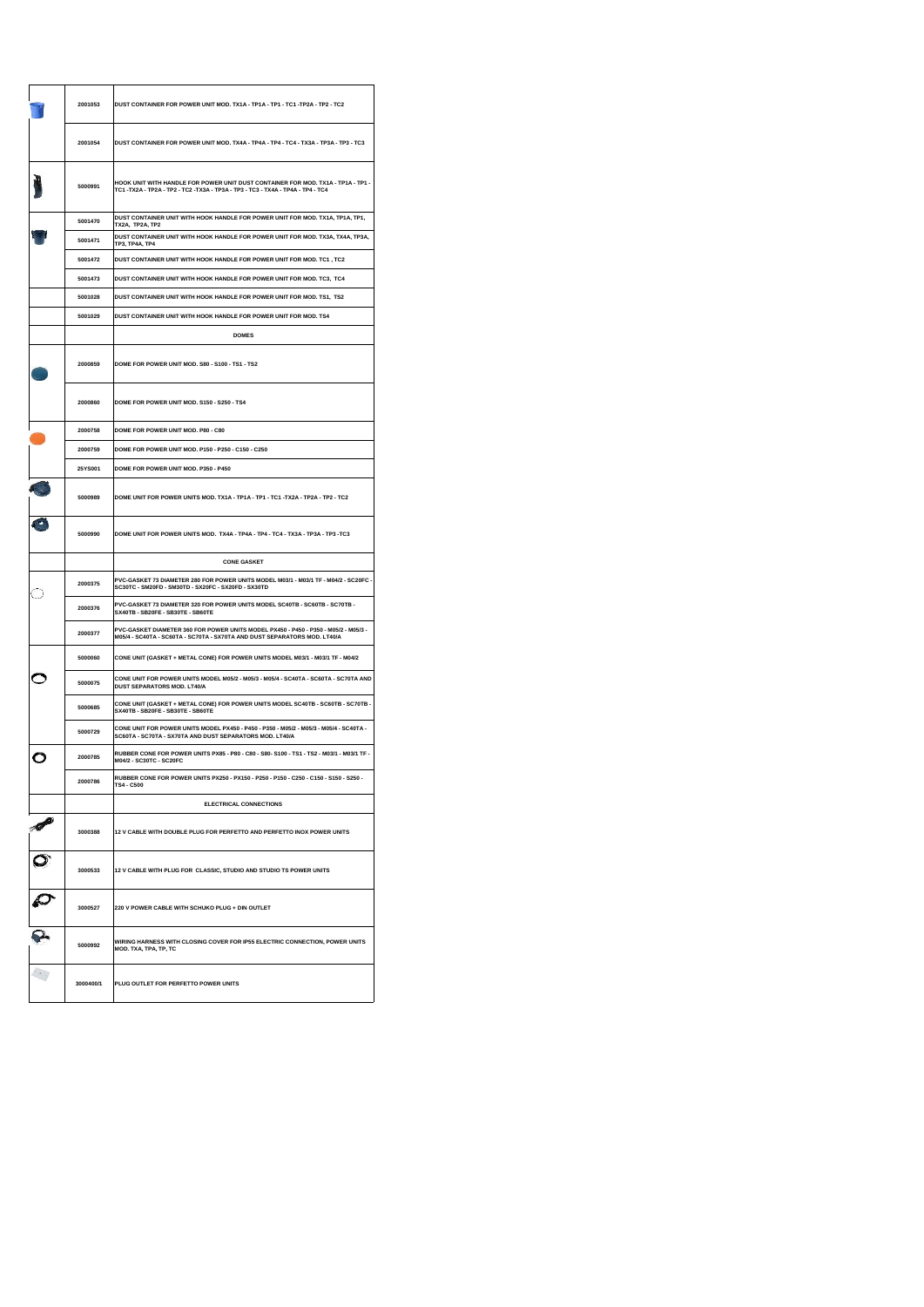|           |              | <b>CHROMED CURVE CONNECTION</b>                                                                                                                                                     |
|-----------|--------------|-------------------------------------------------------------------------------------------------------------------------------------------------------------------------------------|
|           | AP311        | CHROMED CURVE CONNECTION D.32 WITH SWITCH (SPARE) UNITL 31/01/03                                                                                                                    |
|           | AP611        | CHROMED CURVE CONNECTION D.32 WITH SWITCH (SPARE) AFTER 01/02/03                                                                                                                    |
|           | AP511        | CHROMED CURVE CONNECTION D.32 WITH SWITCH AND VARIATOR (SPARE) UNITL 31/01/03                                                                                                       |
|           | AP711        | CHROMED CURVE CONNECTION D.32 WITH SWITCH AND VARIATOR (SPARE) FROM 01/02/03                                                                                                        |
|           | AP811        | CHROME CURVE CONNECTION D. 35 QUICK FLOW WITH SWITCH (SPARE)                                                                                                                        |
|           | AP911        | CHROME CURVE CONNECTION D. 35 QUICK FLOW WITH VARIATOR (SPARE)                                                                                                                      |
| $\sim$ 3  | 3000783      | SWITCH + CONTACTS FOR CURVED CONNECTOR AP311 - AP511 (UP TO 31/01/03) (SPARE)                                                                                                       |
|           | 3000784      | SWITCH + CONTACTS FOR CURVED CONNECTOR AP611 - AP711 (FROM 01/02/03) (SPARE)                                                                                                        |
|           | 5000929      | WIRED RECEIVER WALLY1 FOR PERFETTO, PERF. INOX, CLASSIC 2002, STUDIO POWER<br><b>UNITS</b>                                                                                          |
|           |              | <b>VACUUM SOCKETS</b>                                                                                                                                                               |
|           | 1500587      | <b>SPRING FOR SQUARE INLET CONTACTS - LOGIK</b>                                                                                                                                     |
|           |              | <b>BRUSHES</b>                                                                                                                                                                      |
|           | AP815        | BRUSHES FOR FLOOR BRUSHES 37 CM (FRONT-BACK)                                                                                                                                        |
|           |              | THREE-PHASE 380 V ELECTRONIC BOARDS                                                                                                                                                 |
|           |              | <b>PERFETTO RANGE</b>                                                                                                                                                               |
|           | C1892        | MOTOR MODULE ELECTRONIC BOARD TR10S - TR20S - TR30S - TR40S                                                                                                                         |
|           | C1893        | MOTOR MODULE ELECTRONIC BOARD M20ES - T20ES - T30ES - T40ES - T60ES                                                                                                                 |
|           |              |                                                                                                                                                                                     |
|           | <b>CI894</b> | SEPARATOR AP 2003 ELECTRONIC BOARDS                                                                                                                                                 |
| $-869$    | 0500494      | DISPLAY CONTROL PER PERFETTO VACUUM MODULES                                                                                                                                         |
|           |              | <b>CLASSIC - KOMPATTA - KOMPATTA KT RANGE</b>                                                                                                                                       |
|           | <b>CI895</b> | ELECTRONIC POWER BOARD QE FOR THREE-PHASE MOD. KT10 - KT10A - TR10 - TR20 - TR30 -<br><b>TR40</b>                                                                                   |
|           | <b>CI896</b> | ELECTRONIC BOARD QE RLM3 (1 MOTOR) FOR POWER UNITS MOD. KT10 - KT10A - TR10 -<br>TR20 - TR30 - TR40                                                                                 |
| à<br>Yes) | 0500437      | ULTRASOUND SENSOR UNIT FOR LT90/B - LT150/B - K100A - K200A                                                                                                                         |
|           | 3000761      | SELF-CLEANING SYSTEM CLOCK FOR DUST SEPARATORS MOD. LT70/B AP - LT100/B AP -<br>LT150/A AP AND POWER UNITS MOD. KT10A - KT20MA - KT20A - KT30A                                      |
|           |              | SPARE PARTS GENERAL THREE PHASE                                                                                                                                                     |
|           | 0500444      | COMPRESSOR UNIT F114 1ST TYPE FOR SEPARATOR LT70/B - LT100/B - LT150/A                                                                                                              |
|           | 0500436      | COMPRESSOR UNIT FOR SELF-CLEANING SEPARATORS LT90/B - LT150/B, SELF-CLEANING<br>KOMPATTE K100A - K200A, AND SELF-CLEANING KOMPATTE KT MOD. KT10A - KT20MA -<br><b>KT20A - KT30A</b> |
|           | 2000378      | CONE GASKET DIAMETER 400 mm FOR DUST SEPARATORS MOD. LT70/A - LT70/A AP - LT70/B -<br>LT70/B AP                                                                                     |
|           | 2000379      | CONE GASKET DIAMETER 460 mm FOR DUST SEPARATORS MOD. LT90/B - LT90/B AP AND<br>FOR DUST SEPARATORS MOD. LT100/A - LT100/A AP - LT100/B - LT100/B AP                                 |
|           | 2000828      | CONE GASKET DIAMETER 500 mm FOR POWER UNITS MOD. K200A - K200 - K100A - K100                                                                                                        |
|           | 2000380      | CONE GASKET DIAMETER 560 mm FOR DUST SEPARATORS MOD. LT150/A - LT150/A AP -<br>LT150/B - LT150/B AP, AND FOR POWER UNITS MOD. KOMPATTA KT                                           |
|           | 2500142      | PVC CONNECTION 25X3/4 FOR LT.70/150                                                                                                                                                 |
| - (2)     | 3000765      | NO ON/OFF TEMP.PROBE 80°C FOR KT POWER UNITS                                                                                                                                        |
|           | 5001013      | FRAME UNIT WITH OIL-PRESSURE LIFTING DEVICE AND SAFETY STOP (SPARE)                                                                                                                 |